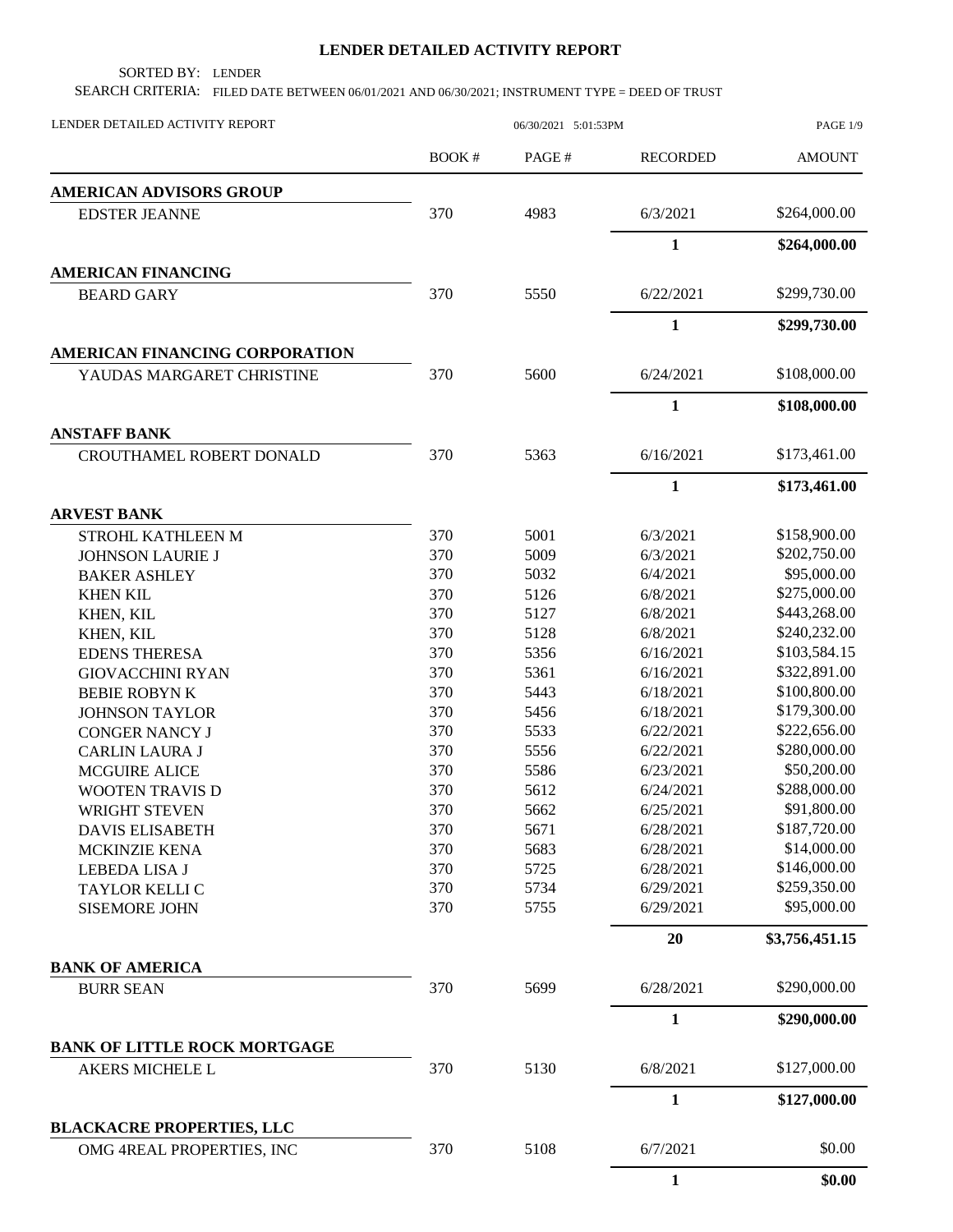| LENDER DETAILED ACTIVITY REPORT                                   | 06/30/2021 5:01:53PM |              |                        | PAGE 2/9                     |  |
|-------------------------------------------------------------------|----------------------|--------------|------------------------|------------------------------|--|
|                                                                   | BOOK #               | PAGE#        | <b>RECORDED</b>        | <b>AMOUNT</b>                |  |
| <b>CALIBER HOME LOANS</b>                                         |                      |              |                        |                              |  |
| <b>GRANGER BEVERLY SUE</b>                                        | 370                  | 5267         | 6/14/2021              | \$139,900.00                 |  |
|                                                                   |                      |              | $\mathbf{1}$           | \$139,900.00                 |  |
| <b>CHURCHILL MORTGAGE</b>                                         |                      |              |                        |                              |  |
| <b>BRINKHOFF EMILY JO</b>                                         | 370                  | 5194         | 6/9/2021               | \$139,440.00                 |  |
|                                                                   |                      |              | 1                      | \$139,440.00                 |  |
| <b>CITY &amp; COUNTY CREDIT UNION</b>                             |                      |              |                        |                              |  |
| <b>COOPER LISA MARIE</b>                                          | 370                  | 5333         | 6/15/2021              | \$360,000.00                 |  |
|                                                                   |                      |              | 1                      | \$360,000.00                 |  |
| <b>COMMERCE BANK</b>                                              |                      |              |                        |                              |  |
| <b>COX MELISSA</b>                                                | 370                  | 5210         | 6/10/2021              | \$61,000.00                  |  |
| <b>GRIESEMER DIANA LYNN</b><br>LIEURANCE ROBERT K TRUST           | 370<br>370           | 5620<br>5819 | 6/25/2021<br>6/30/2021 | \$308,000.00<br>\$636,500.00 |  |
|                                                                   |                      |              | 3                      |                              |  |
| <b>COMMISSIONER OF HOUSING AND URBAN DEVELOPMEN</b>               |                      |              |                        | \$1,005,500.00               |  |
| <b>EDSTER JEANNE</b>                                              | 370                  | 4984         | 6/3/2021               | \$264,000.00                 |  |
|                                                                   |                      |              | 1                      | \$264,000.00                 |  |
| <b>COMMUNITY BANK AND TRUST</b>                                   |                      |              |                        |                              |  |
| <b>BARE DELICIA H</b>                                             | 370                  | 4974         | 6/2/2021               | \$114,500.00                 |  |
| <b>LEWIS NORMAR</b>                                               | 370                  | 5003         | 6/3/2021               | \$20,000.00                  |  |
| <b>VIRGIN KACY N</b>                                              | 370                  | 5184         | 6/9/2021               | \$15,950.00                  |  |
| <b>SWEET SARAH</b>                                                | 370                  | 5187         | 6/9/2021               | \$28,000.00                  |  |
| HOUSE OF MERCY INC                                                | 370                  | 5270         | 6/14/2021              | \$45,000.00                  |  |
| NESVOLD LON H                                                     | 370                  | 5304         | 6/14/2021              | \$86,000.00                  |  |
| PEARSON CHARLES J III                                             | 370                  | 5305         | 6/14/2021              | \$141,000.00                 |  |
| <b>CONDICT GLENDA M</b>                                           | 370                  | 5380         | 6/16/2021              | \$144,000.00                 |  |
| <b>SLOTERDIKE CHRIS</b>                                           | 370                  | 5571         | 6/23/2021              | \$12,000.00                  |  |
| <b>OLSON DONALD EUGENE</b>                                        | 370                  | 5573         | 6/23/2021              | \$53,000.00                  |  |
| <b>ENGLAND LYNETTE F</b>                                          | 370                  | 5707         | 6/28/2021              | \$7,500.00                   |  |
| <b>LINK JOANNE</b>                                                | 370                  | 5799         | 6/30/2021              | \$208,000.00                 |  |
| <b>HARTER DEBORAH G</b>                                           | 370                  | 5800         | 6/30/2021              | \$130,000.00                 |  |
|                                                                   |                      |              | 13                     | \$1,004,950.00               |  |
| <b>COMMUNITY NATIONAL BANK &amp; TRUST</b><br>TALLMAN MATTHEW S   | 370                  | 5551         | 6/22/2021              | \$118,000.00                 |  |
|                                                                   |                      |              | $\mathbf{1}$           | \$118,000.00                 |  |
| <b>CORNERSTONE BANK</b>                                           |                      |              |                        |                              |  |
| <b>SAMPSON STACI</b>                                              | 370                  | 5365         | 6/16/2021              | \$72,000.00                  |  |
|                                                                   |                      |              | $\mathbf{1}$           |                              |  |
|                                                                   |                      |              |                        | \$72,000.00                  |  |
| DAS ACQUISITION COMPANY                                           |                      |              |                        |                              |  |
| <b>CURTIS CHRISTOPHER R</b>                                       | 370                  | 5391         | 6/16/2021              | \$169,866.00                 |  |
| <b>GURLEY LEAH</b>                                                | 370                  | 5517         | 6/21/2021              | \$199,500.00                 |  |
| PAZ MARGARITA CASTRO DE                                           | 370                  | 5583         | 6/23/2021              | \$123,212.00                 |  |
|                                                                   |                      |              | 3                      | \$492,578.00                 |  |
| DEUTSCHE BANK TRUST COMPANY AMERICAS<br><b>SBA STRUCTURES LLC</b> | 370                  | 5327         | 6/15/2021              | 16,200,000.00                |  |
|                                                                   |                      |              | $\mathbf{1}$           | \$5,316,200,000.00           |  |
|                                                                   |                      |              |                        |                              |  |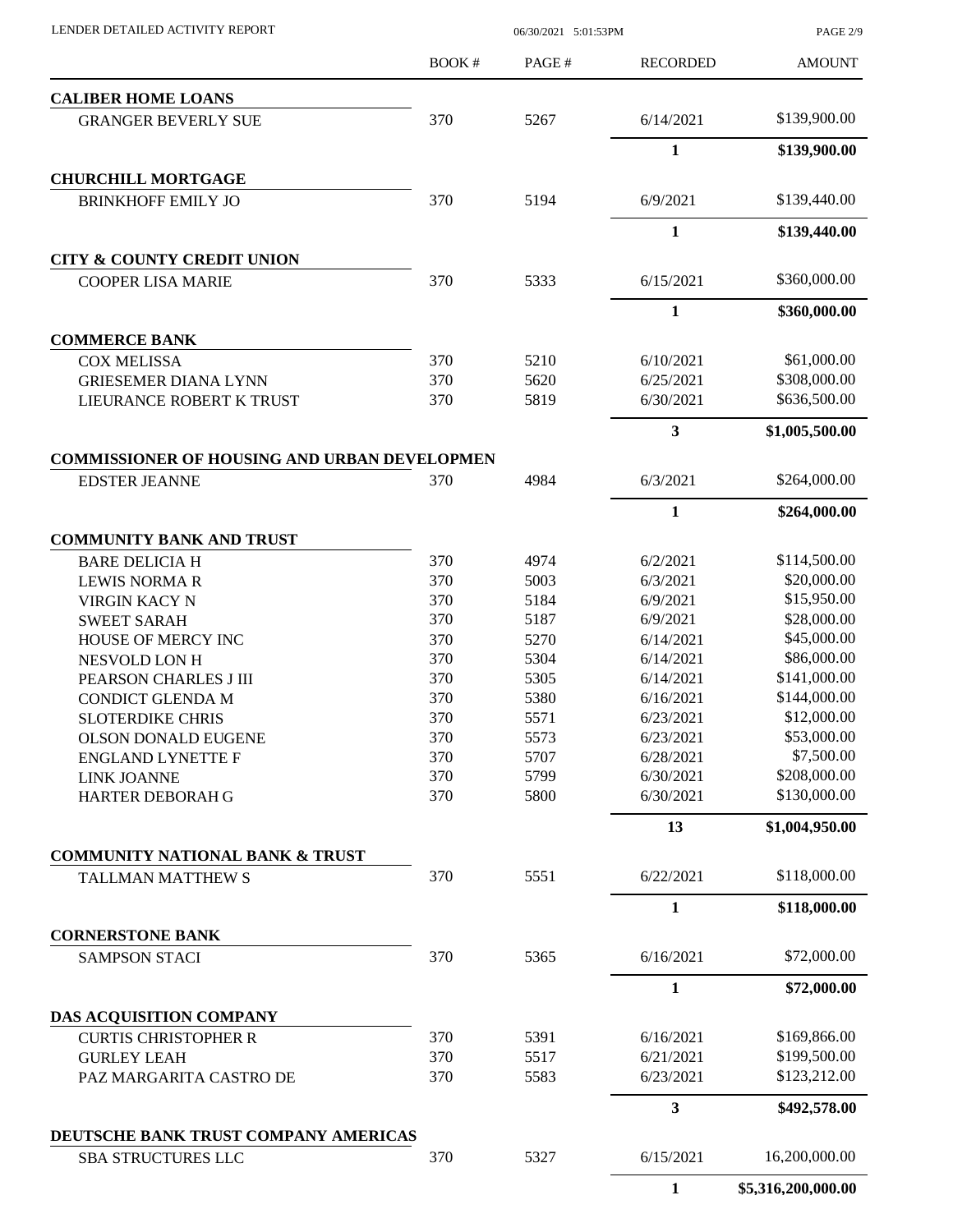| LENDER DETAILED ACTIVITY REPORT |  |
|---------------------------------|--|
|                                 |  |

06/30/2021 5:01:53PM

PAGE 3/9

|                                  | <b>BOOK#</b> | PAGE# | <b>RECORDED</b>         | <b>AMOUNT</b>  |
|----------------------------------|--------------|-------|-------------------------|----------------|
| <b>EASLEY JOHN D</b>             |              |       |                         |                |
| OLDE JOPLIN PROPERTIES LLC       | 370          | 4928  | 6/1/2021                | \$1,000,000.00 |
|                                  |              |       | $\mathbf{1}$            | \$1,000,000.00 |
| <b>EASLEY SALLY A</b>            |              |       |                         |                |
| OLDE JOPLIN PROPERTIES LLC       | 370          | 4928  | 6/1/2021                | \$1,000,000.00 |
|                                  |              |       | $\mathbf{1}$            | \$1,000,000.00 |
| <b>FCS FINANCIAL</b>             |              |       |                         |                |
| <b>RAWLINS RICHARD B</b>         | 370          | 5589  | 6/24/2021               | \$570,000.00   |
| <b>XIONG JUSTIN V</b>            | 370          | 5644  | 6/25/2021               | \$160,000.00   |
|                                  |              |       | $\overline{2}$          | \$730,000.00   |
| FIRST COMMUNITY BANK             |              |       |                         |                |
| <b>GOFF MICHELLE E</b>           | 370          | 4998  | 6/3/2021                | \$83,500.00    |
| MEEK TAWNI J BOMAN               | 370          | 5206  | 6/10/2021               | \$204,677.35   |
| <b>CHINCHILLA ANA</b>            | 370          | 5222  | 6/10/2021               | \$48,000.00    |
| <b>CRITES SARAH</b>              | 370          | 5251  | 6/11/2021               | \$276,000.00   |
| HUBCO INVESTMENT LLC             | 370          | 5281  | 6/14/2021               | \$144,000.00   |
| HAWKINS DANA ANN                 | 370          | 5283  | 6/14/2021               | \$100,000.00   |
| <b>WALKER DEBRA J</b>            | 370          | 5284  | 6/14/2021               | \$25,000.00    |
| YAKAM ERIK K                     | 370          | 5315  | 6/14/2021               | \$300,000.00   |
| RODRIQUEZ ROSARIO                | 370          | 5335  | 6/15/2021               | \$307,200.00   |
| <b>SCOTT MICHELLE D</b>          | 370          | 5472  | 6/21/2021               | \$200,000.00   |
| <b>RUPERT MICKEY A</b>           | 370          | 5494  | 6/21/2021               | \$106,502.00   |
| DAHNKE KRISTAL DAWN              | 370          | 5584  | 6/23/2021               | \$337,500.00   |
| RED DOOR PROPERTIES LLC          | 370          | 5633  | 6/25/2021               | \$255,000.00   |
| <b>ENLOW THOMAS</b>              | 370          | 5689  | 6/28/2021               | \$30,478.00    |
|                                  |              |       | 14                      | \$2,417,857.35 |
| <b>FIRST STATE BANK OF PURDY</b> |              |       |                         |                |
| <b>HOWARD RANDY</b>              | 370          | 5253  | 6/11/2021               | \$14,400.00    |
| MARONDE DARREN L                 | 370          | 5525  | 6/22/2021               | \$401,000.00   |
|                                  |              |       | $\boldsymbol{2}$        | \$415,400.00   |
| <b>FIRSTRUST HOME LOANS</b>      |              |       |                         |                |
| WILLIAMS JENIFER S               | 370          | 5097  | 6/7/2021                | \$105,221.00   |
| <b>KELLY MARCIA JO</b>           | 370          | 5687  | 6/28/2021               | \$181,818.00   |
| <b>GRAHAM DONOVAN</b>            | 370          | 5740  | 6/29/2021               | \$174,503.00   |
|                                  |              |       | $\overline{\mathbf{3}}$ | \$461,542.00   |
| <b>FLAGSTAR BANK FSB</b>         |              |       |                         |                |
| <b>JONES PRISCILLA A</b>         | 370          | 5466  | 6/21/2021               | \$40,000.00    |
|                                  |              |       | $\mathbf{1}$            | \$40,000.00    |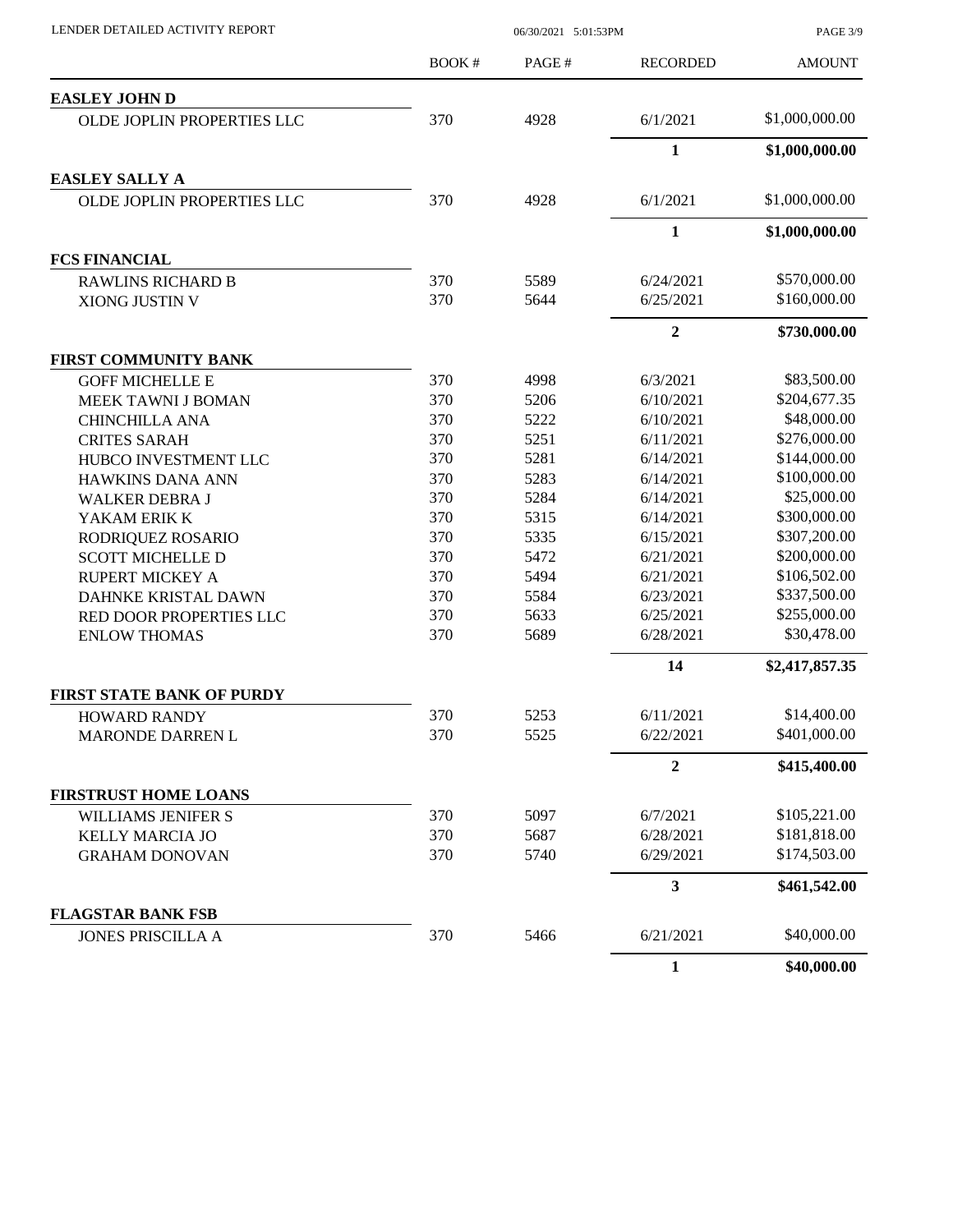PAGE 4/9

|                                   | <b>BOOK#</b> | PAGE# | <b>RECORDED</b> | <b>AMOUNT</b>               |
|-----------------------------------|--------------|-------|-----------------|-----------------------------|
| <b>FLAT BRANCH MORTGAGE</b>       |              |       |                 |                             |
| TREVARROW BARBRA J                | 370          | 4887  | 6/1/2021        | \$158,500.00                |
| <b>WOODEN MICHAEL T</b>           | 370          | 4920  | 6/1/2021        | \$142,590.00                |
| <b>JACOBS HAROLD LEE</b>          | 370          | 4965  | 6/2/2021        | \$79,292.00                 |
| <b>CARR JOSHUA</b>                | 370          | 4970  | 6/2/2021        | \$245,000.00                |
| DAVIS DARRELL W JR                | 370          | 4980  | 6/2/2021        | \$213,750.00                |
| ARMSTRONG TONJA                   | 370          | 5016  | 6/4/2021        | \$140,000.00                |
| LOVRENCIC ELIZABETH A             | 370          | 5030  | 6/4/2021        | \$125,888.00                |
| <b>WANDER WADE</b>                | 370          | 5044  | 6/4/2021        | \$125,000.00                |
| <b>DOYLE NATALIE S</b>            | 370          | 5054  | 6/4/2021        | \$162,000.00                |
| <b>LAWSON JOY</b>                 | 370          | 5094  | 6/7/2021        | \$104,857.00                |
| <b>JOHNSON BRETT</b>              | 370          | 5153  | 6/9/2021        | \$125,000.00                |
| <b>TREANOR CARRIE A</b>           | 370          | 5250  | 6/11/2021       | \$156,025.00                |
| <b>WAYLAND CHRISTY</b>            | 370          | 5266  | 6/11/2021       | \$178,125.00                |
| <b>ROBERTS DALTON</b>             | 370          | 5277  | 6/14/2021       | \$131,313.00                |
| <b>COX CHERYL A</b>               | 370          | 5291  | 6/14/2021       | \$224,242.00                |
| PETERSON DIANE                    | 370          | 5340  | 6/15/2021       | \$137,464.00                |
| <b>CASTOR CARRIE</b>              | 370          | 5372  | 6/16/2021       | \$154,230.00                |
| <b>BRUMFIELD SHELBY</b>           | 370          | 5385  | 6/16/2021       | \$165,870.00                |
| <b>HALL SAMUEL</b>                | 370          | 5433  | 6/18/2021       | \$535,500.00                |
| WHITE GAVIN                       | 370          | 5498  | 6/21/2021       | \$72,000.00                 |
| <b>BURT IAN S</b>                 | 370          | 5500  | 6/21/2021       | \$126,161.00                |
| <b>DALBOM MELINDA</b>             | 370          | 5553  | 6/22/2021       | \$271,250.00                |
| <b>XIONG KOU</b>                  | 370          | 5605  | 6/24/2021       | \$80,707.00                 |
|                                   | 370          | 5639  | 6/25/2021       | \$188,047.00                |
| <b>OLSZEWSKI KENNETH</b>          | 370          | 5657  | 6/25/2021       | \$404,700.00                |
| <b>DIVINE JENNIFER</b>            | 370          | 5664  | 6/25/2021       | \$319,920.00                |
| <b>SCROGGINS RANDALL D</b>        | 370          |       |                 | \$163,300.00                |
| SPILLERS KIMBERLY A               | 370          | 5672  | 6/28/2021       |                             |
| <b>AMATO JESSICA</b>              |              | 5728  | 6/28/2021       | \$186,677.00                |
| SANDY MICHAEL T                   | 370          | 5744  | 6/29/2021       | \$55,500.00                 |
| WHELAN HANNAH                     | 370          | 5752  | 6/29/2021       | \$200,000.00<br>\$74,000.00 |
| DAY DINA                          | 370          | 5756  | 6/29/2021       |                             |
| <b>GETMAN SUSAN LEE</b>           | 370          | 5770  | 6/29/2021       | \$148,500.00                |
| <b>O'HARE MICHELLE</b>            | 370          | 5772  | 6/29/2021       | \$61,085.00                 |
| <b>COBB JERRY</b>                 | 370          | 5803  | 6/30/2021       | \$70,300.00                 |
| HUMPHRIES MASHARAH                | 370          | 5805  | 6/30/2021       | \$162,250.00                |
| <b>VANWINKLE CANDACE</b>          | 370          | 5807  | 6/30/2021       | \$67,500.00                 |
| <b>RAMSEY CADEN W</b>             | 370          | 5810  | 6/30/2021       | \$133,700.00                |
|                                   |              |       | 37              | \$6,090,243.00              |
| FREEDOM BANK OF SOUTHERN MISSOURI |              |       |                 |                             |
| <b>HER SHENG</b>                  | 370          | 4993  | 6/3/2021        | \$250,000.00                |
|                                   |              |       | $\mathbf{1}$    | \$250,000.00                |
| <b>FREEDOM MORTGAGE</b>           |              |       |                 |                             |
| <b>HECKMAN RACHEL</b>             | 370          | 4925  | 6/1/2021        | \$120,164.00                |
| <b>HARLIN GREGORY S</b>           | 370          | 4926  | 6/1/2021        | \$122,278.00                |
| <b>HALL WILLIAM ROGER</b>         | 370          | 5655  | 6/25/2021       | \$212,620.00                |
|                                   |              |       | 3               | \$455,062.00                |
| <b>GERSHMAN MORTGAGE</b>          |              |       |                 |                             |
| <b>REGIER BROOKE</b>              | 370          | 5294  | 6/14/2021       | \$186,558.00                |
|                                   |              |       | $\mathbf{1}$    | \$186,558.00                |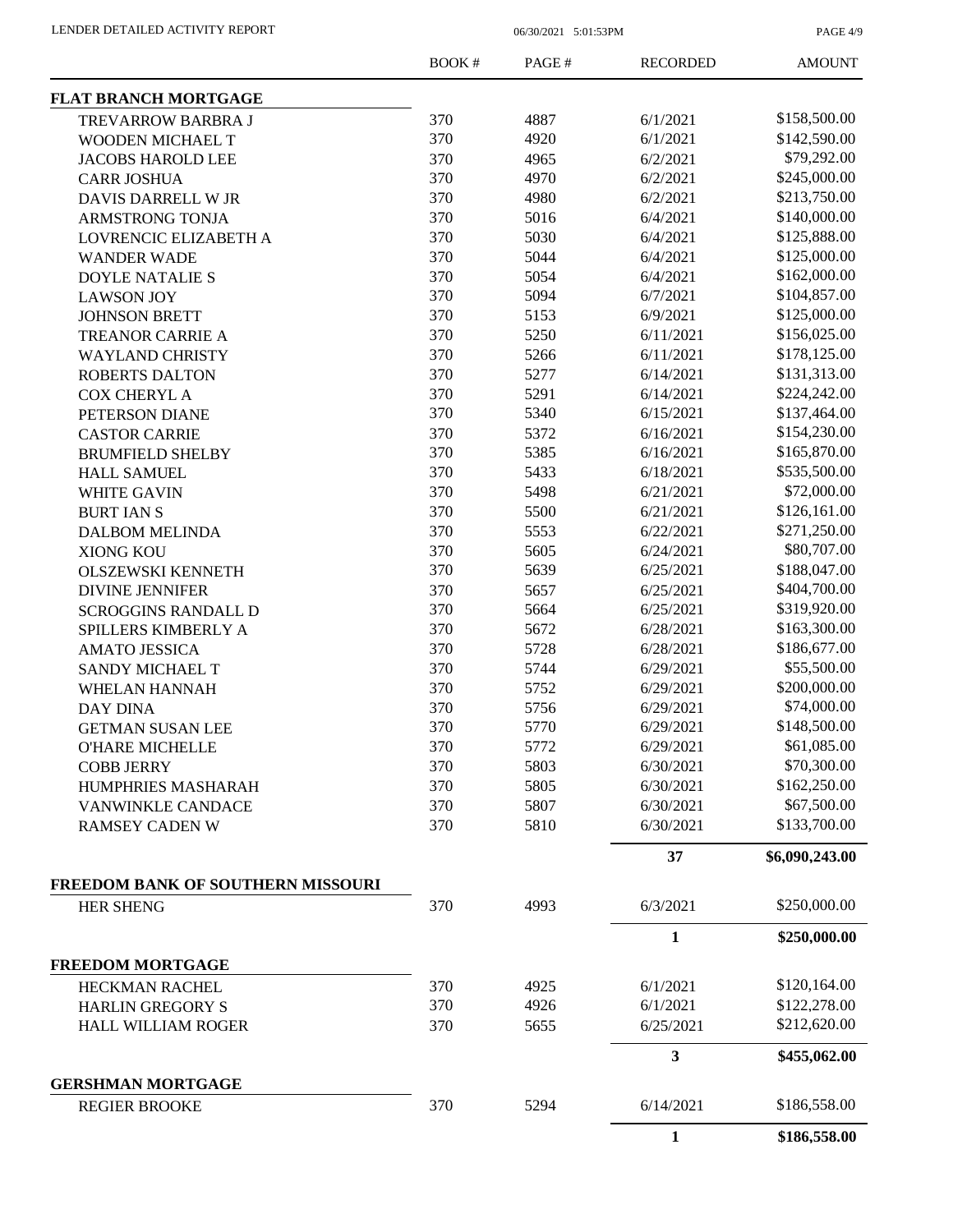|                                                | BOOK# | PAGE# | <b>RECORDED</b> | <b>AMOUNT</b>   |
|------------------------------------------------|-------|-------|-----------------|-----------------|
| <b>GREAT SOUTHERN BANK</b>                     |       |       |                 |                 |
| <b>KEELS MARY A</b>                            | 370   | 5364  | 6/16/2021       | \$125,000.00    |
|                                                |       |       | $\mathbf{1}$    | \$125,000.00    |
| <b>GROSS ROBERT L</b>                          |       |       |                 |                 |
| MOSENECAMANUFACTURER LLC                       | 370   | 5487  | 6/21/2021       | \$1.00          |
|                                                |       |       | $\mathbf{1}$    | \$1.00          |
| <b>GUARANTY BANK</b>                           |       |       |                 |                 |
| <b>COOK VICKIL</b>                             | 370   | 4972  | 6/2/2021        | \$77,000.00     |
| MORRISSEY ROBERT JAMES                         | 370   | 5452  | 6/18/2021       | \$453,487.00    |
| NEUHALFEN RODNEY                               | 370   | 5454  | 6/18/2021       | \$163,115.00    |
| KELLER RICHARD W TRUST                         | 370   | 5654  | 6/25/2021       | \$175,000.00    |
| <b>SCHUBER MITCHELL HOMES LLC</b>              | 370   | 5682  | 6/28/2021       | 10,830,000.00   |
| HENRY LAND & CATTLE LLC                        | 370   | 5750  | 6/29/2021       | \$527,000.00    |
| HENRY LAND & CATTLE LLC                        | 370   | 5774  | 6/29/2021       | \$336,000.00    |
|                                                |       |       | $\overline{7}$  | \$12,561,602.00 |
| <b>GUILD MORTGAGE COMPANY</b>                  | 370   | 5724  | 6/28/2021       | \$126,000.00    |
| MCCALL ELIZABETH SUZANNE                       |       |       |                 |                 |
|                                                |       |       | $\mathbf{1}$    | \$126,000.00    |
| <b>HARTER JOSEPH</b>                           |       | 5502  | 6/21/2021       | \$91,000.00     |
| <b>MILLER KEITH</b>                            | 370   |       |                 |                 |
|                                                |       |       | $\mathbf{1}$    | \$91,000.00     |
| HIGHLANDS RESIDENTIAL MORTGAGE                 |       |       |                 |                 |
| SPRENGER MEGAN RACHELLE                        | 370   | 5652  | 6/25/2021       | \$94,848.00     |
|                                                |       |       | $\mathbf{1}$    | \$94,848.00     |
| <b>INNOVATIVE FURNITURE &amp; DESIGNS, INC</b> |       |       |                 |                 |
| <b>BUCK CALEB</b>                              | 370   | 5028  | 6/4/2021        | \$39,203.00     |
|                                                |       |       | 1               | \$39,203.00     |
| <b>JLG MANAGEMENT INC</b>                      |       |       |                 |                 |
| FRANCIS VICKI                                  | 370   | 4975  | 6/2/2021        | \$212,230.00    |
|                                                |       |       | $\mathbf{1}$    | \$212,230.00    |
| <b>LEGACY BANK AND TRUST</b>                   |       |       |                 | \$120,000.00    |
| DESKIN CRAWFORD LLC                            | 370   | 5768  | 6/29/2021       |                 |
|                                                |       |       | 1               | \$120,000.00    |
| <b>LOANPAL</b>                                 |       |       |                 |                 |
| <b>GLAUBITZ ONA</b>                            | 370   | 5202  | 6/10/2021       | \$161,600.00    |
|                                                |       |       | $\mathbf{1}$    | \$161,600.00    |
| <b>LOWER</b><br>WU GIULI                       | 370   | 5702  | 6/28/2021       | \$198,850.00    |
|                                                |       |       |                 |                 |
| <b>MID-MISSOURI BANK</b>                       |       |       | $\mathbf{1}$    | \$198,850.00    |
| OLMSTEAD CYNTHIA KATHLEEN                      | 370   | 5310  | 6/14/2021       | \$15,383.00     |
|                                                |       |       | 1               | \$15,383.00     |

LENDER DETAILED ACTIVITY REPORT 06/30/2021 5:01:53PM

PAGE 5/9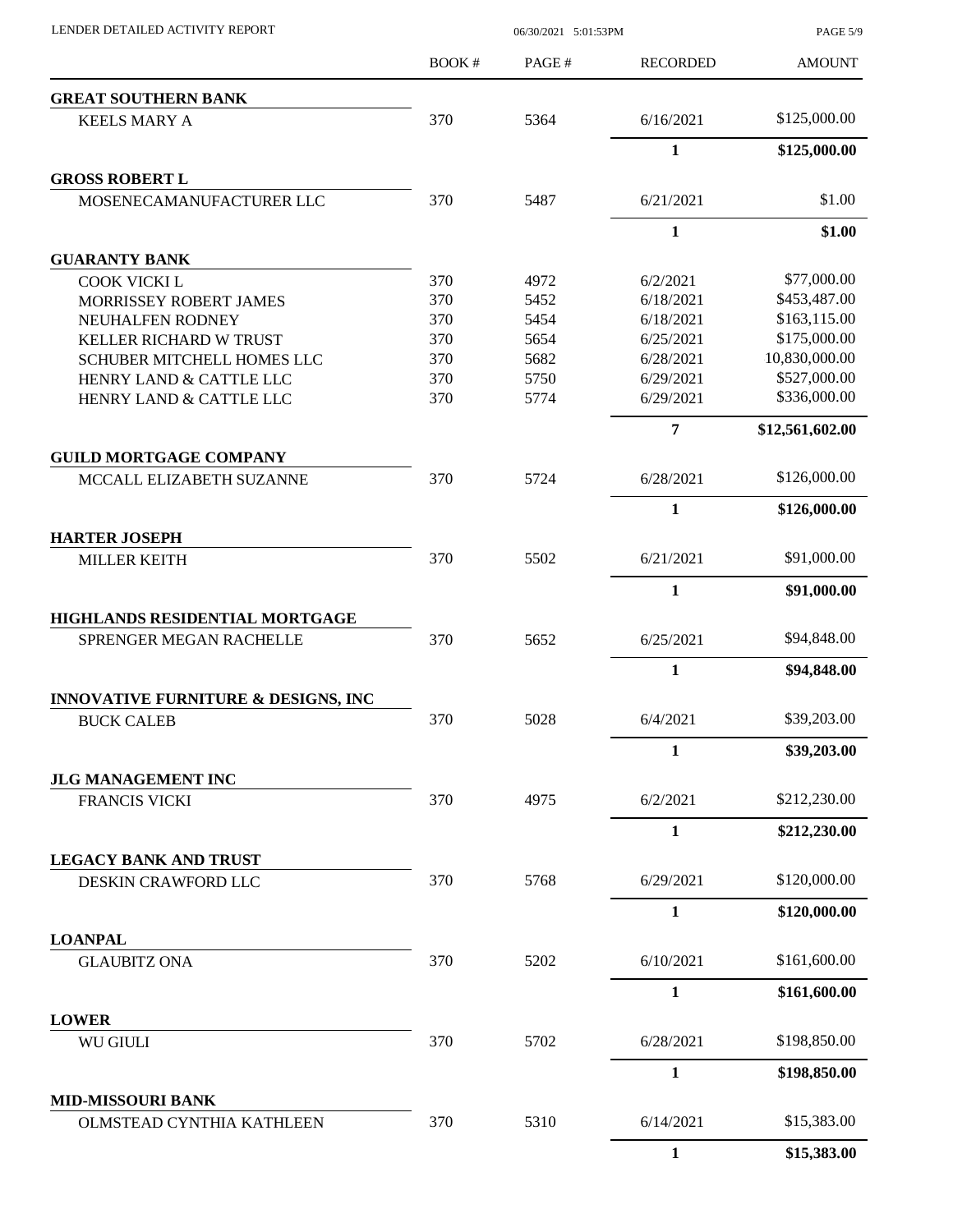| LENDER DETAILED ACTIVITY REPORT                                |              | 06/30/2021 5:01:53PM |                  |                |
|----------------------------------------------------------------|--------------|----------------------|------------------|----------------|
|                                                                | <b>BOOK#</b> | PAGE#                | <b>RECORDED</b>  | <b>AMOUNT</b>  |
| <b>MIDWEST MORTGAGE ASSOCIATES</b>                             |              |                      |                  |                |
| <b>BOTTS HALEY</b>                                             | 370          | 5496                 | 6/21/2021        | \$99,170.00    |
| WILSON RODNEY ALAN                                             | 370          | 5558                 | 6/22/2021        | \$120,000.00   |
|                                                                |              |                      | $\overline{2}$   | \$219,170.00   |
| <b>MIL-NEVADA</b>                                              |              |                      |                  |                |
| REVOLUTION HOME BUYERS LLC                                     | 370          | 5353                 | 6/16/2021        | \$102,000.00   |
|                                                                |              |                      | $\mathbf{1}$     | \$102,000.00   |
| MISSOURI HOUSING DEVELOPMENT COMMISSION                        |              |                      |                  |                |
| <b>CASTOR CARRIE</b>                                           | 370          | 5379                 | 6/16/2021        | \$6,169.20     |
| <b>CURTIS CHRISTOPHER R</b>                                    | 370          | 5392                 | 6/16/2021        | \$6,794.64     |
|                                                                |              |                      | $\mathbf{2}$     | \$12,963.84    |
| <b>MORTGAGE RESEARCH CENTER</b><br><b>LEWIS CHRISTOPER JOE</b> | 370          | 5255                 | 6/11/2021        | \$194,750.00   |
|                                                                |              |                      | $\mathbf{1}$     | \$194,750.00   |
|                                                                |              |                      |                  |                |
| <b>MUTUAL OF OMAHA MORTGAGE</b><br>MCNEIL TIFFANI M TRUST      | 370          | 5346                 | 6/15/2021        | \$400,000.00   |
|                                                                |              |                      | $\mathbf{1}$     | \$400,000.00   |
| NEW DAY FINANCIAL                                              |              |                      |                  |                |
| <b>SHUMAN JEANNE B</b>                                         | 370          | 5543                 | 6/22/2021        | \$366,999.00   |
|                                                                |              |                      | 1                | \$366,999.00   |
| <b>NEWREZ LLC</b>                                              |              |                      |                  |                |
| WILSON KATRINA L                                               | 370          | 5469                 | 6/21/2021        | \$162,800.00   |
|                                                                |              |                      | $\mathbf{1}$     | \$162,800.00   |
| NICOLET NATIONAL BANK                                          |              |                      |                  |                |
| DEJONG PROPERTIES LLC                                          | 370          | 5463                 | 6/18/2021        | \$1,050,000.00 |
|                                                                |              |                      | 1                | \$1,050,000.00 |
| <b>OAKSTAR BANK</b>                                            | 370          | 5220                 | 6/10/2021        | \$272,000.00   |
| PLAZA SOUTHWEST LLC                                            |              |                      |                  |                |
|                                                                |              |                      | $\mathbf{1}$     | \$272,000.00   |
| <b>OLD MISSOURI BANK</b><br><b>SUNG HNEM</b>                   | 370          | 5581                 | 6/23/2021        | \$1,193,000.00 |
|                                                                |              |                      | $\mathbf{1}$     | \$1,193,000.00 |
| PENNYMAC LOAN SERVICES                                         |              |                      |                  |                |
| <b>BAER KELLY JO</b>                                           | 370          | 4946                 | 6/2/2021         | \$113,794.00   |
| <b>JENSEN KAYLA F</b>                                          | 370          | 4987                 | 6/3/2021         | \$203,650.00   |
| <b>SMITH TAWN</b>                                              | 370          | 5067                 | 6/7/2021         | \$102,459.00   |
|                                                                |              |                      | 3                | \$419,903.00   |
| PEOPLES BANK                                                   |              |                      |                  |                |
| SUPERIOR FAMILY HOMES, LLC                                     | 370          | 5258                 | 6/11/2021        | \$223,000.00   |
| <b>EDWARDS ASHLYNN</b>                                         | 370          | 5481                 | 6/21/2021        | \$50,000.00    |
|                                                                |              |                      | $\boldsymbol{2}$ | \$273,000.00   |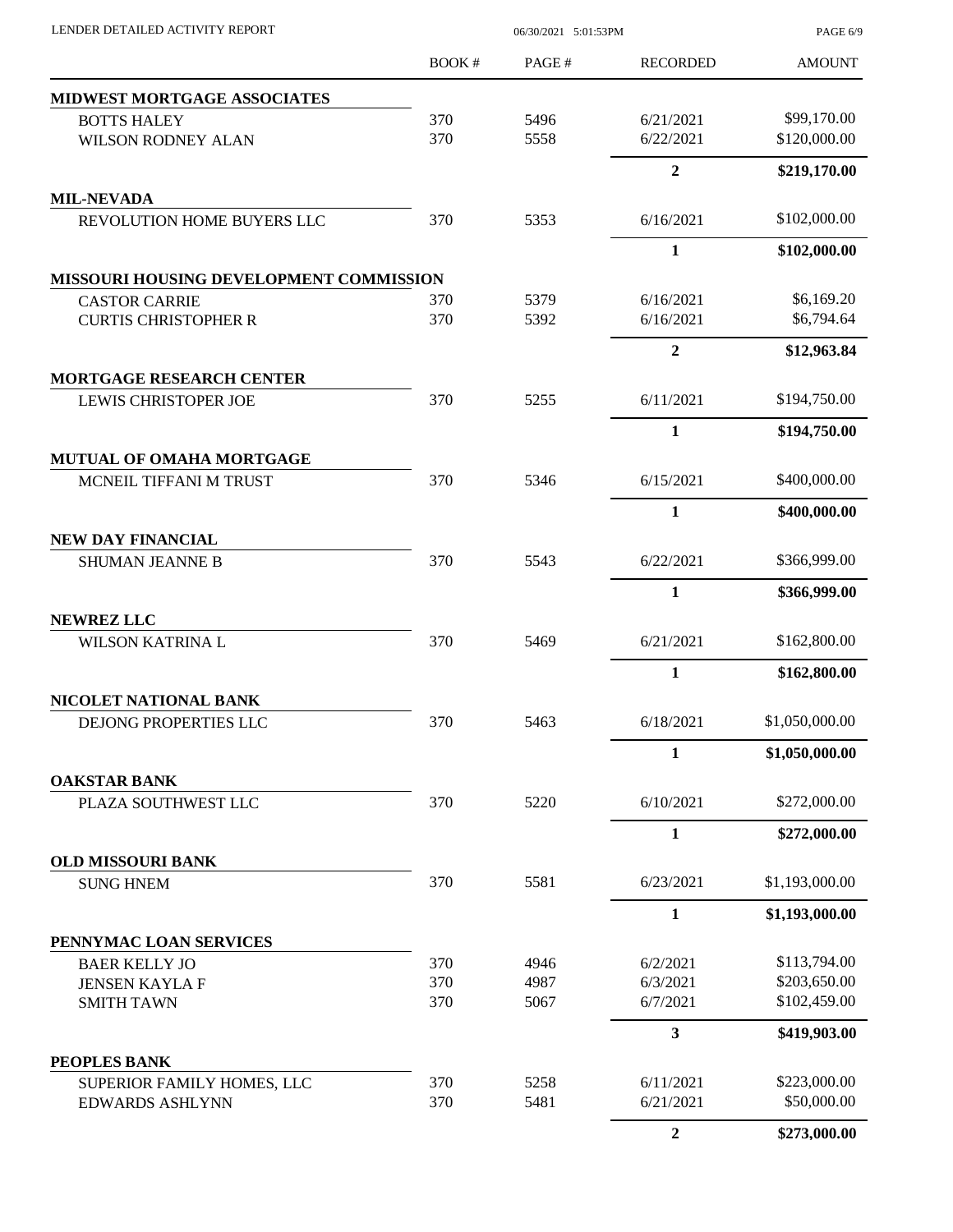| LENDER DETAILED ACTIVITY REPORT |  |
|---------------------------------|--|
|                                 |  |

06/30/2021 5:01:53PM

PAGE 7/9

|                                                  | <b>BOOK#</b> | PAGE#        | <b>RECORDED</b>        | <b>AMOUNT</b>                |
|--------------------------------------------------|--------------|--------------|------------------------|------------------------------|
| PEOPLES BANK OF SENECA                           |              |              |                        |                              |
| <b>BASSETT CHRISTIAN K</b>                       | 370          | 4947         | 6/2/2021               | \$125,000.00                 |
| <b>SNG SERVICE LLC</b>                           | 370          | 5394         | 6/16/2021              | \$160,000.00                 |
| <b>BURR BRETT</b>                                | 370          | 5447         | 6/18/2021              | \$120,000.00                 |
| <b>AUMAN TASHSA L</b>                            | 370          | 5449         | 6/18/2021              | \$156,000.00                 |
| <b>AUMAN TSHSAL</b>                              | 370          | 5450         | 6/18/2021              | \$17,550.00                  |
| MILES JAMES E TRUST                              | 370          | 5563         | 6/23/2021              | \$150,000.00                 |
| <b>JORDON DANIEL W</b>                           | 370          | 5675         | 6/28/2021              | \$93,600.00                  |
|                                                  |              |              | $\overline{7}$         | \$822,150.00                 |
| PINNACLE BANK                                    |              |              |                        |                              |
| MYERS KOURTNEY L                                 | 370          | 5317         | 6/15/2021              | \$154,200.00                 |
|                                                  |              |              | $\mathbf{1}$           | \$154,200.00                 |
| <b>PINNACLE BANK</b>                             |              |              |                        |                              |
| TTP PROPERTIES LLC                               | 370          | 4963         | 6/2/2021               | \$86,000.00                  |
| HUFFMAN JEFFREY ALAN                             | 370          | 5040         | 6/4/2021               | \$398,905.00                 |
| <b>GREENE MARTI J</b>                            | 370          | 5070         | 6/7/2021               | \$103,138.50                 |
| <b>OWENS LILA M</b><br><b>SMITH DAVID JEREMY</b> | 370<br>370   | 5428<br>5732 | 6/18/2021<br>6/29/2021 | \$116,100.00<br>\$140,000.00 |
|                                                  |              |              | 5                      | \$844,143.50                 |
|                                                  |              |              |                        |                              |
| <b>QUICKEN LOANS</b>                             |              |              |                        | \$300,000.00                 |
| <b>FRIESEN CHRISTINE</b>                         | 370<br>370   | 4968         | 6/2/2021               | \$71,029.00                  |
| <b>BRINKER TERESSA</b>                           | 370          | 5268         | 6/14/2021              | \$162,800.00                 |
| <b>LEE SONG</b>                                  |              | 5398         | 6/17/2021              |                              |
| <b>ANDERSON BETTY L</b>                          | 370<br>370   | 5424<br>5465 | 6/18/2021<br>6/21/2021 | \$88,000.00<br>\$191,290.00  |
| SHEARHART HEATHER L                              | 370          |              |                        | \$185,961.00                 |
| <b>BARNES LANA J</b>                             | 370          | 5521<br>5560 | 6/22/2021<br>6/23/2021 | \$114,845.00                 |
| <b>DUSCHER JON</b>                               |              |              | 6/25/2021              | \$192,449.00                 |
| <b>DOLLARD RILEY A</b>                           | 370          | 5646         |                        | \$324,429.00                 |
| <b>ALLMAN KATRINA</b>                            | 370          | 5667         | 6/25/2021              | \$129,500.00                 |
| <b>BROOM LISA D</b>                              | 370          | 5677         | 6/28/2021              |                              |
| <b>ELLIS THOMAS GEORGE</b>                       | 370          | 5678         | 6/28/2021              | \$188,936.00                 |
| <b>EDEN TYLER G</b>                              | 370          | 5679         | 6/28/2021              | \$155,150.00                 |
| <b>MEYER SARA</b>                                | 370          | 5713         | 6/28/2021              | \$510,000.00                 |
| <b>SPENCER SARAH</b>                             | 370          | 5738         | 6/29/2021              | \$117,826.00                 |
| HENSON KAITLYN<br>PETERSEN KARON L               | 370<br>370   | 5783<br>5784 | 6/30/2021<br>6/30/2021 | \$161,600.00<br>\$170,000.00 |
|                                                  |              |              | 16                     |                              |
| <b>ROBERTS CONNIE I</b>                          |              |              |                        | \$3,063,815.00               |
| HERNANDEZ ANAHI                                  | 370          | 5636         | 6/25/2021              | \$59,920.00                  |
|                                                  |              |              | 1                      | \$59,920.00                  |
| <b>ROBERTS LARRY O</b>                           |              |              |                        |                              |
| <b>GOMEZ RONY URIZAR TEVALAN</b>                 | 370          | 5636         | 6/25/2021              | \$59,920.00                  |
|                                                  |              |              | $\mathbf{1}$           | \$59,920.00                  |
| SECRETARY OF HOUSING AND URBAN DEVELOPMENT       |              |              |                        |                              |
| <b>JARVIS GREGGORY SHANE</b>                     | 370          | 5366         | 6/16/2021              | \$12,903.42                  |
| <b>MATTHEWS VINCE C</b>                          | 370          | 5544         | 6/22/2021              | \$3,318.56                   |
|                                                  |              |              | $\overline{2}$         | \$16,221.98                  |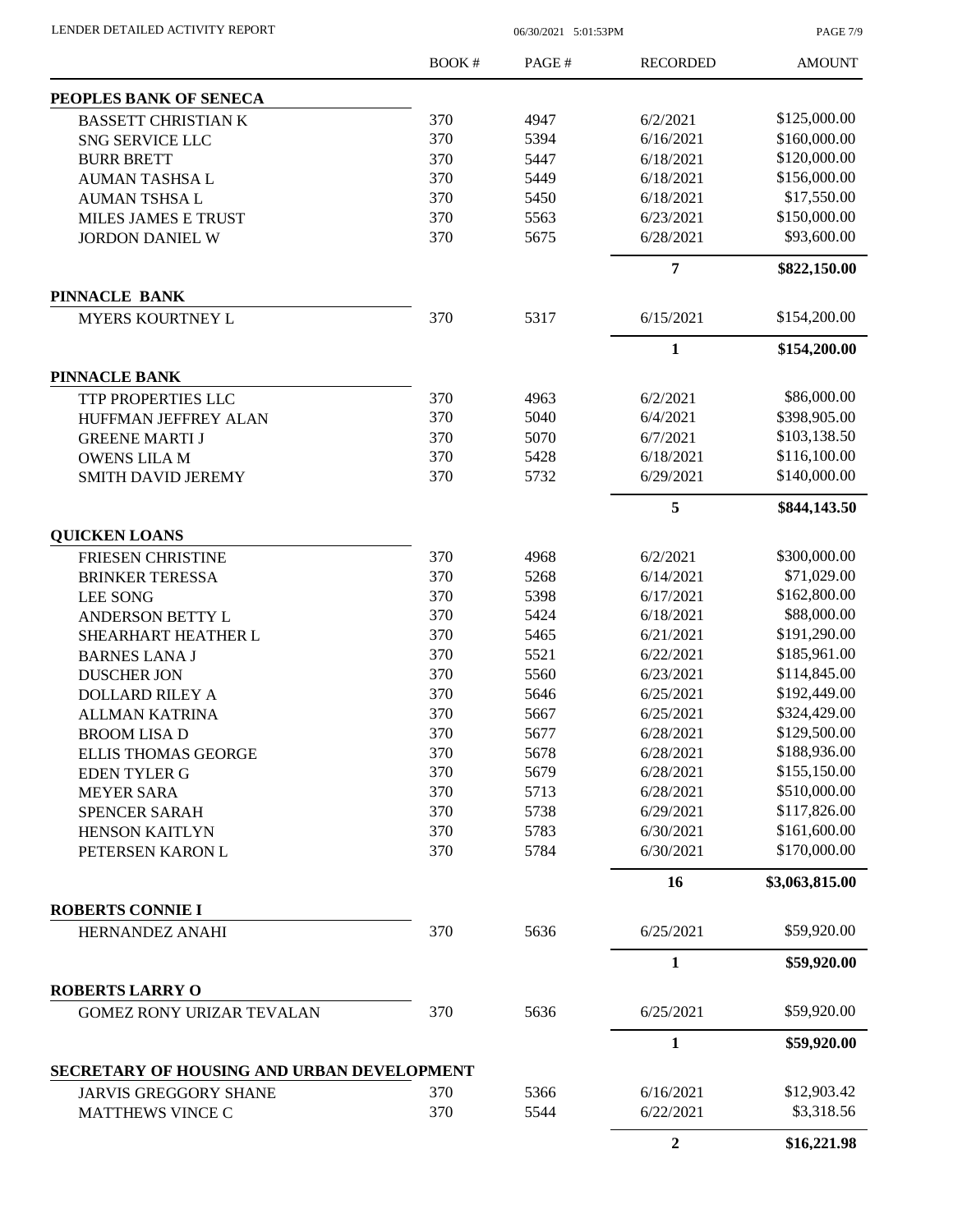PAGE 8/9

|                                            | <b>BOOK#</b> | PAGE# | <b>RECORDED</b> | <b>AMOUNT</b>  |
|--------------------------------------------|--------------|-------|-----------------|----------------|
| SECURITY BANK AND TRUST COMPANY            |              |       |                 |                |
| <b>WILSON PHILLIP A</b>                    | 370          | 5649  | 6/25/2021       | \$2,050,000.00 |
|                                            |              |       | $\mathbf{1}$    | \$2,050,000.00 |
| <b>SECURITY BANK OF SOUTHWEST MISSOURI</b> |              |       |                 |                |
| <b>ALLEN RODNEY</b>                        | 370          | 5261  | 6/11/2021       | \$259,000.00   |
|                                            |              |       | $\mathbf{1}$    | \$259,000.00   |
| <b>SOUTHWEST MISSOURI BANK</b>             |              |       |                 |                |
| <b>HOLLAND NOEL</b>                        | 370          | 4881  | 6/1/2021        | \$150,000.00   |
| <b>KNACK PATRICIA A</b>                    | 370          | 4938  | 6/1/2021        | \$76,500.00    |
| <b>ALCORN CHRISTINA M</b>                  | 370          | 4939  | 6/1/2021        | \$232,400.00   |
| WILLIS RICHELL B                           | 370          | 4940  | 6/1/2021        | \$210,000.00   |
| VINCENT VICTORIA                           | 370          | 4958  | 6/2/2021        | \$227,120.00   |
| <b>MACY JEAN MACY</b>                      | 370          | 4959  | 6/2/2021        | \$180,000.00   |
| <b>DODSON GAIL</b>                         | 370          | 4992  | 6/3/2021        | \$61,500.00    |
| <b>HOYT YANCEY</b>                         | 370          | 4996  | 6/3/2021        | \$200,000.00   |
| <b>BERRY CODY</b>                          | 370          | 5013  | 6/3/2021        | \$198,000.00   |
| <b>LEE SARA</b>                            | 370          | 5104  | 6/7/2021        | \$80,000.00    |
|                                            | 370          | 5223  | 6/10/2021       | \$92,000.00    |
| <b>BOYER LESA M</b>                        | 370          | 5247  | 6/11/2021       | \$68,000.00    |
| <b>OAKES KATELYN</b>                       | 370          |       |                 | \$100,000.00   |
| <b>CALLIS WHITNEY R</b>                    |              | 5292  | 6/14/2021       |                |
| HOUSCHIN CANDACE                           | 370          | 5321  | 6/15/2021       | \$78,000.00    |
| MCCOY TAMARA MICHELLE                      | 370          | 5435  | 6/18/2021       | \$81,000.00    |
| <b>REYNOLDS DANIELLE</b>                   | 370          | 5566  | 6/23/2021       | \$15,000.00    |
| <b>CLARK ALPHA JANET</b>                   | 370          | 5574  | 6/23/2021       | \$50,000.00    |
| <b>TAYLOR MYSTI</b>                        | 370          | 5627  | 6/25/2021       | \$20,000.00    |
| <b>WACKER CHARLS</b>                       | 370          | 5628  | 6/25/2021       | \$53,240.00    |
| WILSON KATRINA L                           | 370          | 5630  | 6/25/2021       | \$15,000.00    |
| <b>HORTON ANITA</b>                        | 370          | 5631  | 6/25/2021       | \$175,000.00   |
| WOODRUM EVELYN                             | 370          | 5695  | 6/28/2021       | \$189,000.00   |
| <b>BRADLEY PARVA</b>                       | 370          | 5730  | 6/28/2021       | \$86,500.00    |
|                                            |              |       | 23              | \$2,638,260.00 |
| SUN WEST MORTGAGE COMPANY                  |              |       |                 |                |
| SMITH KIMBERLY M                           | 370          | 5468  | 6/21/2021       | \$327,000.00   |
|                                            |              |       | $\mathbf{1}$    | \$327,000.00   |
| THE BANK OF MISSOURI                       |              |       |                 | \$1,110,000.00 |
| DGOGNEOSHOMO03032021 LLC                   | 370          | 5569  | 6/23/2021       |                |
|                                            |              |       | $\mathbf{1}$    | \$1,110,000.00 |
| THE HOME LOAN EXPERT<br>STINSON STEPHEN D  | 370          | 4922  | 6/1/2021        | \$153,947.00   |
|                                            |              |       |                 |                |
|                                            |              |       | $\mathbf{1}$    | \$153,947.00   |
| <b>TOWNE MORTGAGE</b>                      |              |       |                 |                |
| GONSALES JOSE DEJESUS ARELLANO             | 370          | 5072  | 6/7/2021        | \$180,500.00   |
| WHITEHEAD SHERI                            | 370          | 5124  | 6/8/2021        | \$84,000.00    |
| <b>MARTIN CHRISTINA CHERIE</b>             | 370          | 5545  | 6/22/2021       | \$145,000.00   |
|                                            |              |       | $\mathbf{3}$    | \$409,500.00   |